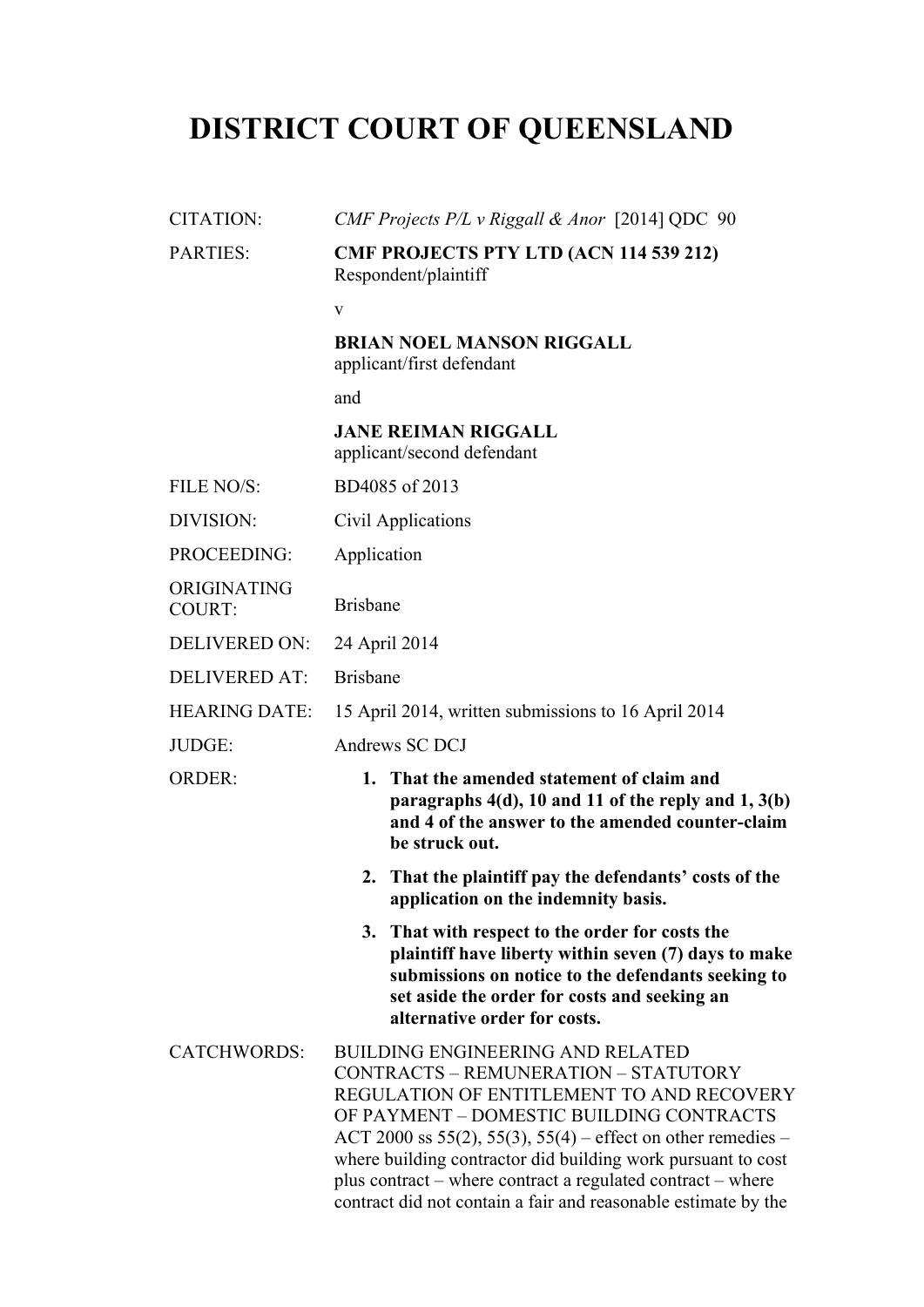building contractor of the amount which the building contractor was likely to receive under the contract as required by s 55(3) – whether builder may recover on *quantum meruit* basis from District Court

ESTOPPEL – BY REPRESENTATION – EFFECT OF STATUTORY PROHIBITION AGAINST CONTRACTING OUT – where builder alternatively claims that owners estopped from disputing that builder's *quantum meruit* claim may be brought in the District Court – whether s 55 confers rights which it is in the public interest to maintain – where s 93(2) prohibits contracting out of the Act – whether s 93(2) relevant to whether owner estopped from disputing builder's *quantum meruit* claim – whether builder confined to claim in tribunal under s 55(4)

PRACTICE AND PROCEDURE – Pleadings – whether to strike out statement of claim and parts of reply and answer – where plaintiff seeks to allege that monies claimed are a debt due upon a fully executed contract rather than money payable pursuant to contract – whether plaintiff obliged to plead that contract fully executed or whether defendant obliged to plead that the contract was not fully executed  $-$  UCPR  $r$  153  $$ whether the allegation that contract was fully executed is a condition precedent for the case of the plaintiff which may be implied in the plaintiff's pleading

PRECEDENTS – stare decisis – whether statement in a judgment of the Supreme Court was obiter dictum or ratio decidendi – where obiter dictum on interpretation of statute – whether appropriate to follow the obiter dictum without reconsidering the point

*Domestic Building Contracts Act* 2000 ss 3, 30, 55(2), 55(3), 55(4), 84 and 93

*Property Agents and Motor Dealers Act* 2000 (Qld)

*Queensland Building Construction and Commission Act* 1991

*Uniform Civil Procedure Rules* 1999 (Qld) r 171

*Beckford Nominees Pty Ltd v Shell Co of Australia Ltd* (1987) 73 ALR 373

*Day Ford Pty Ltd v Sciacca* [1990] 2 Qd R 209

*Gemini Nominees Pty Ltd v Queensland Property Partners Pty Ltd* [2008] 1 Qd R 139

*Keen v Holland* [1984] 1 WLR 251

*Kok Hoong v Leong Cheong Kweng Mines Ltd* [1964] AC 993

*Maritime Electric Co v General Dairies Ltd* [1937] AC 610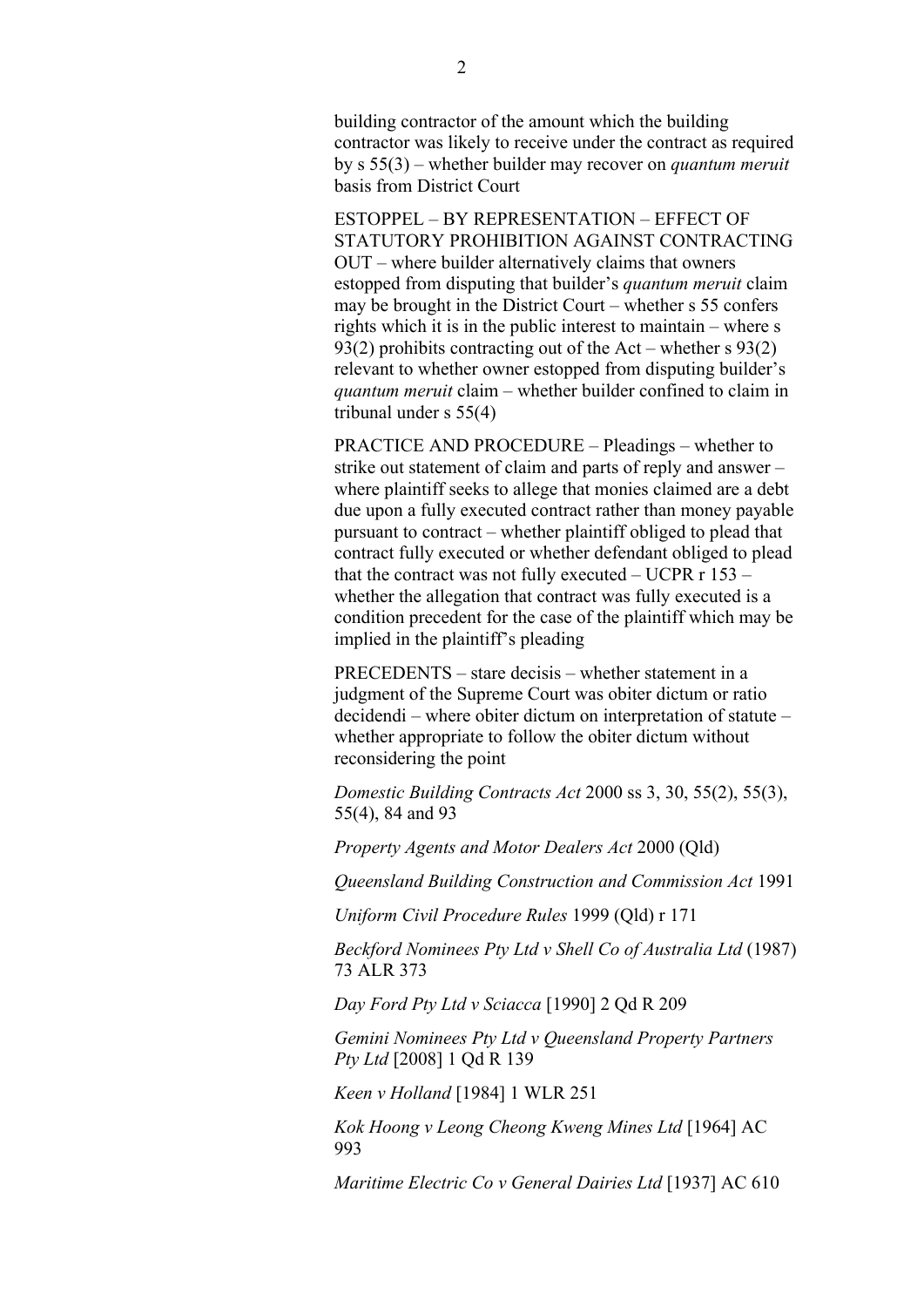|                    | Metropolitan Health Service Board v Australian Nursing<br><i>Federation</i> [2000] FCA 784; (2003) 176 ALR 46 |
|--------------------|---------------------------------------------------------------------------------------------------------------|
|                    | Neumann Contractors Pty Ltd v Traspunt No. 5 Pty Ltd<br>$[2011]$ 2 Qd R 114                                   |
|                    | <i>Pavey &amp; Matthews Pty Ltd</i> (1987) 162 CLR 221                                                        |
|                    | Plaintiff $S157/2000$ v Commonwealth of Australia (2003) 211<br><b>CLR 476</b>                                |
|                    | Sultana Investments Pty Ltd v Cellcom Pty Ltd (No 1) [2008]<br>QCA 357; [2009] 1 Qd R 589                     |
|                    | <i>Telstra Corp Ltd v Treloar</i> (2000) 102 FCR 595; [2000] FCA<br>1170                                      |
| <b>COUNSEL:</b>    | G I Thomson for the applicant/defendants                                                                      |
|                    | G Coveney for the respondent plaintiff                                                                        |
| <b>SOLICITORS:</b> | H W L Ebbsworth for the applicant/defendants                                                                  |
|                    | Arrow Law for the respondent/plaintiff                                                                        |

#### **Issues**

- [1] The defendants apply to strike out an amended statement of claim and, to prevent an estoppel being raised, some parts of the reply and some parts of the answer to an amended counterclaim. As well, the defendants require particulars.
- [2] The plaintiff is a builder. The defendants are home owners. The home owners requested that the plaintiff renovate their house. The builder and the home owners reached an agreement which was a "cost plus contract" within the meaning of the *Domestic Building Contracts Act* 2000 ("the *DBCA*"). The agreement was also a "regulated contract" as that term is defined in the *DBCA* and it was not signed by the home owners and it did not itself contain any estimate of the amount which the builder was likely to receive under the agreement.
- [3] A consequence of that is that the builder "can not enforce the contract against the" home owners.<sup>1</sup>The builder maintains that its amended statement of claim does not seek to enforce the contract, (the amended statement of claim does seek to enforce the contract) that it has pleaded a claim in debt (it has not). The builder pleaded an alternative claim in *quantum meruit* and argues that it may do so in this court notwithstanding the wording of *DBCA* s 55 (3) and (4). (It may not).

# **Statutory framework**

<sup>1</sup> *DBCA* s 55(3).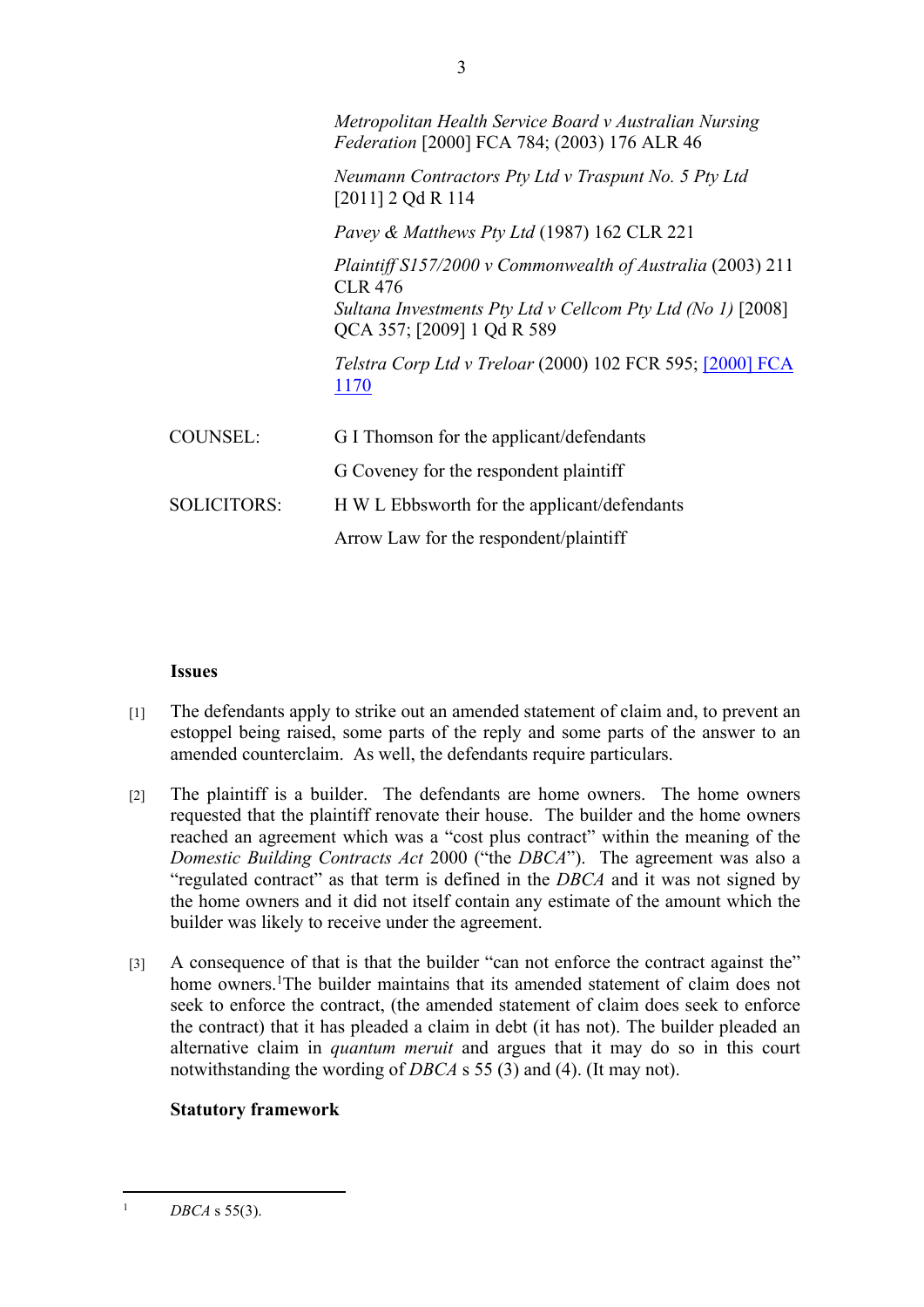[4] For understanding arguments raised in this application, relevant sections of the *DBCA* are:

# **3 Purpose of Act**

The purpose of this Act, in regulating domestic building contracts, is –

- (a) to achieve a reasonable balance between the interests of building contractors and building owners; and
- (b) to maintain appropriate standards of conduct in the building industry.

#### …

## **30 Contracts must be signed**

A regulated contract has effect only if it is signed by the building contractor and building owner…

## **55 Cost plus contracts**

…

(2) a building contractor must not enter into a cost plus contract that would be a regulated contract unless the contract contains a fair and reasonable estimate by the building contractor of the total amount the building contractor is likely to receive under the contract.

Maximum penalty  $-100$  penalty units.

- (3) if a building contractor enters into a cost plus contract in contravention of this section, the building contractor can not enforce the contract against the building owner.
- (4) however, the tribunal may, on an application made, as provided under the QCAT Act*,* to the tribunal by the building contractor, award the building contractor the cost of providing the contracted services plus a reasonable profit if the tribunal considers it would not be unfair to the building owner to make the award.

## **84 Right of building contractor to recover amount for variation**

- (1) This section applies if
	- (a) the building contractor under a regulated contract gives effect to a variation of the contract; and
	- (b) the variation consists of  $-$ 
		- (i) an addition to the subject work…
- (2) If the variation was originally sought by the building owner, the building contractor may recover an amount for the variation –
	- (a) only if the building contractor has complied with sections 79, 80, 82 and 83; or
	- (b) only with the tribunal's approval given on an application made, as provided under the QCAT Act, to the tribunal by the building contractor…
- (4) the tribunal may approve the recovery of an amount by the building contractor for a variation only if the tribunal is satisfied that –
	- (a) either of the following applies –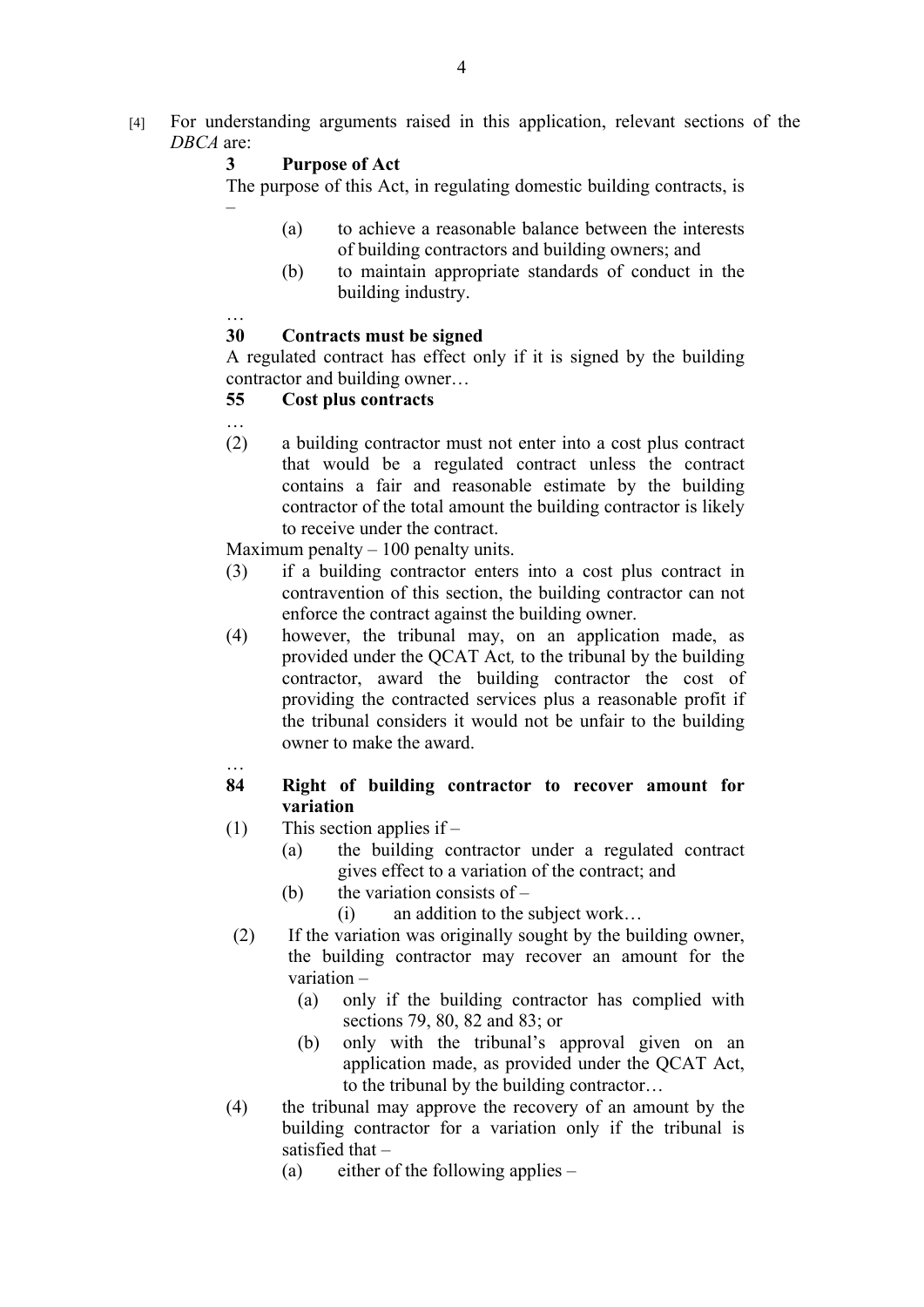- (i) there are exceptional circumstances to warrant the conferring of an entitlement on the building contractor for recovery of an amount for the variation;
- (ii) the building contractor would suffer unreasonable hardship by the operation of subsection  $(2)(a)$ ...; and
- (b) it would not be unfair to the building owner for the building contractor to recover an amount…
- **93 Contracting out prohibited**
- (1) a domestic building contract is void to the extent to which it
	- (a) is contrary to this Act; or
	- (b) purports to annul, exclude or change a provision of this Act.
- (2) an agreement (other than a domestic building contract) is void to the extent to which it seeks to exclude, change or restrict a right conferred under this Act in relation to a domestic building contract…"

# **Does the amended statement of claim contain a claim under a contract for money owing?**

- [5] The answer to the question posed immediately above has become relevant only to costs of the home owners' application to strike out. It became clear in the builder's counsel's written submissions<sup>2</sup> delivered minutes before the application was heard and crystal clear in his oral submissions that the builder's claim for \$182,252.00 is not a claim for moneys payable pursuant to contract and that the proceeding "is not brought upon or to enforce the contract".<sup>3</sup>
- [6] The home owners' submissions in support of their application to strike out the statement of claim were clearly premised upon the home owners' assumption that the statement of claim included a claim for money owing pursuant to contract, that is to say a claim "brought upon or to enforce the contract". It did not become clear that the builder disavowed such a basis until one read the builder's counsel's submissions.
- [7] Before the statement of claim was amended, it contained no quantum meruit claim. The home owners filed their application to strike out the builder's statement of claim on 1 April 2014. Before the application was heard, the builder filed an amended statement of claim to include an alternative basis, being quantum meruit, claiming an identical \$182,252.00.
- [8] When the application was heard before me the amended statement of claim included the following paragraphs which appear consistent with a claim for money pursuant to contract:
	- "2 By an agreement entered into between the Plaintiff… and … the Defendants… the Plaintiff at the request of the Defendants agreed to provide Services to the Defendants…

<sup>&</sup>lt;sup>2</sup> Para 6

Submissions on behalf of the plaintiff, para 8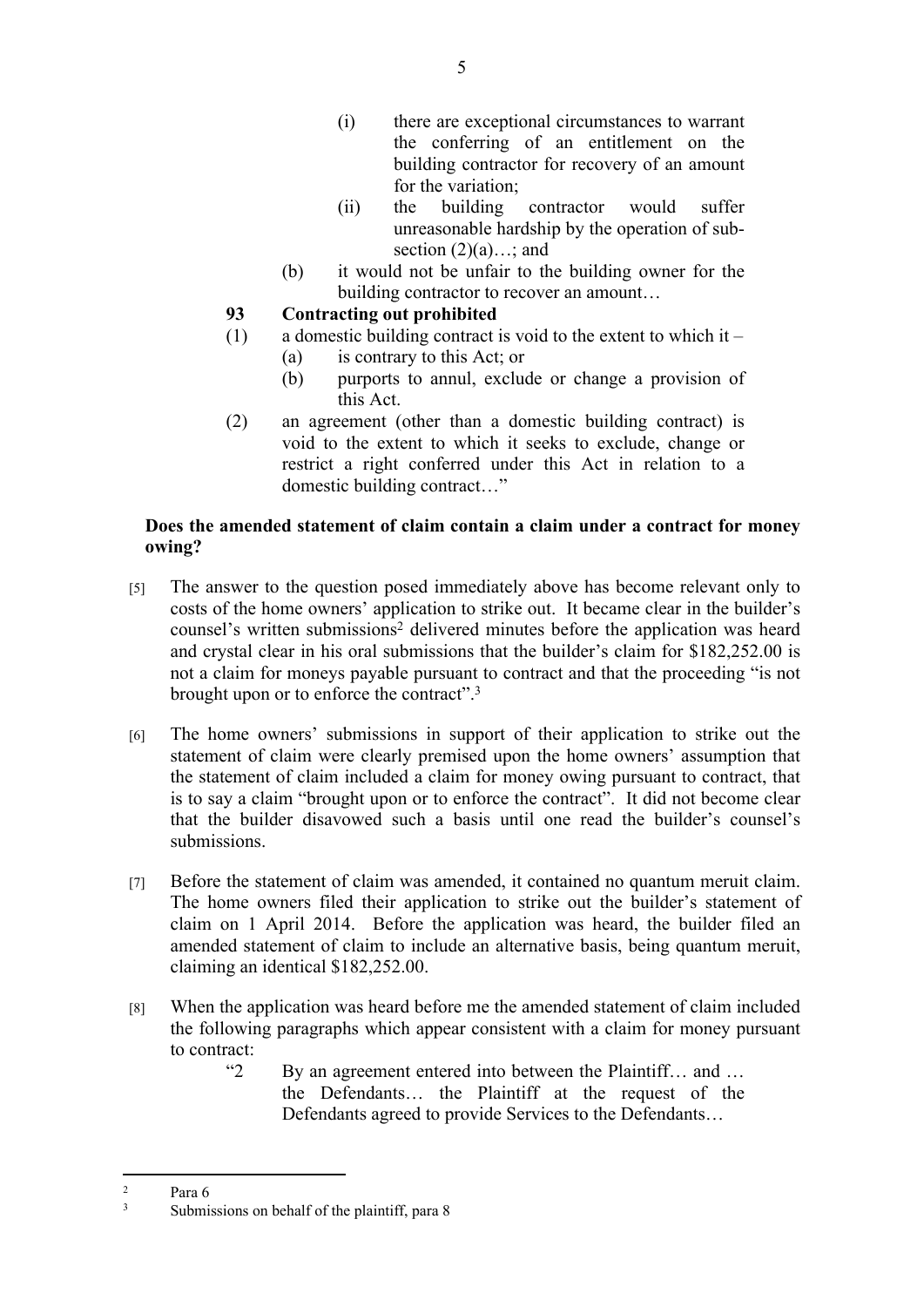- 2A The Agreement between the Plaintiff and the Defendants was partly oral and partly written.
- 2B Insofar as the Agreement was in writing it consisted of:
	- (a) ongoing email correspondence… as follows…
	- (b) the following progress claims as agreed between the parties.
- … ("the Agreement")
- 3. It was an implied term of the Agreement that the Defendants would pay the Plaintiff for the progress claims provided at the request of the Defendants.
- 4. Pursuant to the Agreement… the Plaintiff provided the **Services**
- 5. During the Period, the Plaintiff rendered its progress claims to the Defendants…
- 7. Despite demand by the Plaintiff and in breach of the Agreement, the Defendants have neglected, failed and/or refused to pay the Plaintiff the final invoice, being Invoice Number CMF074-10 and Progress Claim 10, in the sum of… \$182,252.00 ('the Debt')…
- 12. The Plaintiff is entitled to claim and does claim from the Defendant the Debt as moneys due, owing and payable pursuant to the terms and conditions of the Agreement or alternatively as quantum meruit…"
- [9] For the builder it was submitted that, in the amended statement of claim, references to an agreement between the builder and the home owners were not intended to suggest that the builder was suing upon an agreement. Instead, the references to the agreement were pleaded to show that work done by the builder was not intended to be done gratuitously. Where the basis for a claim for money is not the usual basis that it is payable according to the terms of an agreement it can be appropriate to plead an agreement to do the work even where the agreement is not enforceable. This would be so where it is necessary to prove an intention that the work be paid for and to disprove that there was no intention to perform work gratuitously.<sup>4</sup>
- [10] To reinforce his submission that the proceeding "is not brought upon or to enforce the contract", counsel for the builder during oral argument orally applied to amend the amended statement of claim at paragraph 7 to delete the words "and in breach of the Agreement" and "the final invoice, being Invoice Number CMF074-10 and Progress Claim 10, in" and from paragraph 12 the words "pursuant to the terms and conditions of the Agreement".
- [11] The impression from the amended statement of claim that the builder was basing one cause of action on a claim for money payable pursuant to contract was reinforced by the builder's pleading at paragraph 3(b) of the Answer to the Amended Counterclaim which alleged that "the Agreement was and is enforceable." Counsel submitted that this plea was intended to assert an estoppel. If that is correct, the plea at 3(b) failed to reveal its intent. I contrast a hypothetical plea foreshadowed in the builder's submission that the home owners "are estopped from

<sup>4</sup> *Pavey & Matthews Pty Ltd* (1987) 162 CLR 221 at 257.5 per Deane J.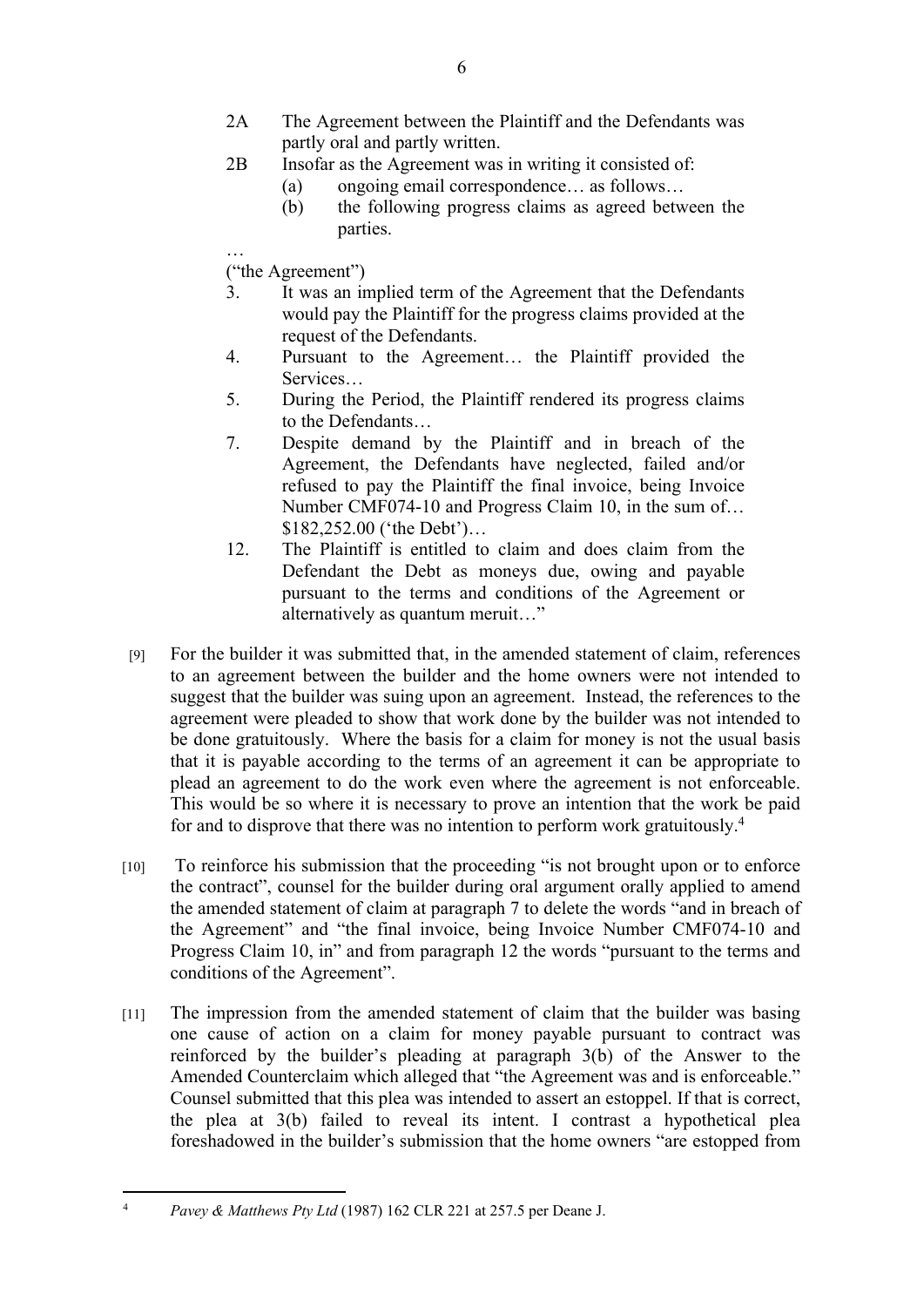relying on s 55(3) of the *DBCA*" and from denying that "the Agreement was and is enforceable."

- [12] The application to strike out the statement of claim was plainly justified when it was filed.
- [13] When the amended statement of claim was filed to include a claim for quantum meruit the home owners were justified in applying to strike out at least those parts of the statement of claim which appeared to claim money pursuant to contract. Thus, the home owners were justified in seeking leave to file an amended application to strike out the amended statement of claim. The justification for this was because the amended statement of claim created the clear impression that the alternative to the quantum meruit claim was a claim for money due pursuant to an agreement.

### **If not a claim for money payable pursuant to a contract, what are the bases of the builder's claim?**

- [14] The builder explained by submissions that it claims \$182,252.00 by:
	- (a) "an action to recover money for a fully executed agreement" which is "an action for debt and not an action brought under the contract"; and further and alternatively;
	- (b) an action for quantum meruit; and
	- (c) by the amended statement of claim the builder also alleges that the home owners are "estopped from denying that any money is owing as a result of their conduct." The builder gave as particulars of this that the home owners "acquiesced and agreed to the terms of the agreement, by making payment of progress claims 1 to 9". By written submissions the builder added that it will amend the relevant paragraph of the amended statement of claim to refer to paragraph 4(d) of the builder's reply. That sub-paragraph alleges matters which create another basis for arguing an estoppel. Instead of founding an estoppel on the home owners' payment of invoices for progress claims, after amendment it would be clear that it is founded on the allegation that the home owners knew or ought to have known that the agreement did not comply with the *DBCA*, that the home owners represented to the builder that they knew the agreement did not comply with the *DBCA* and represented that they did not intend to rely on the *DBCA* to defend any claim, that the builder relied on those representations to commence and continue performing works and "therefore" did not formally contract in accordance with the *DBCA* and that it is unconscionable for the home owners to rely on the *DBCA* to render the agreement unenforceable.

#### **Does the statement of claim contain a claim to recover money on a fully executed agreement?**

[15] The builder surprised the home owners with a submission that the builder maintains an action to recover money for a fully executed agreement, that as such it is an action for debt and not an action brought under the contract. I do not mean to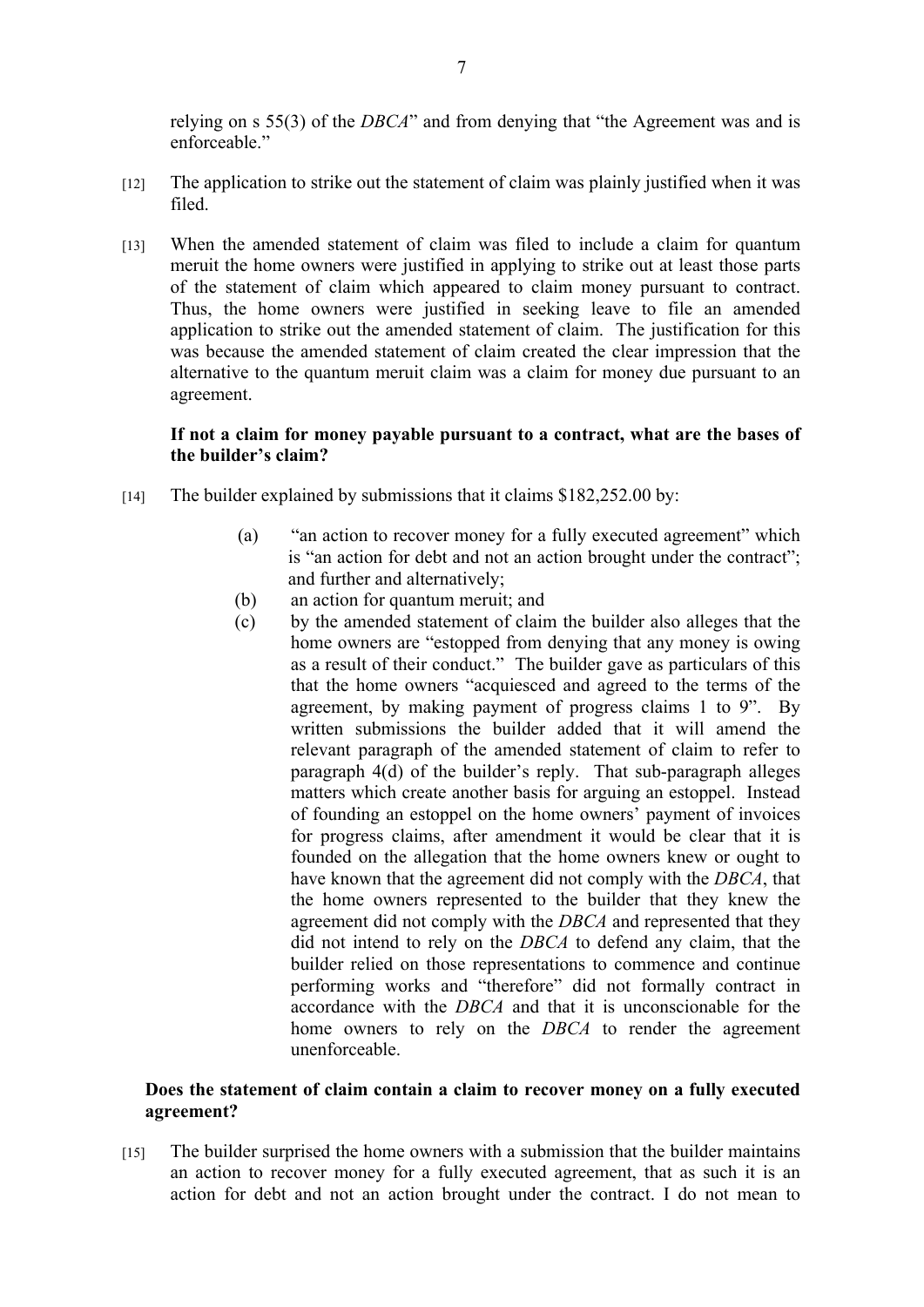suggest that the home owners' counsel was unaware of the law relating to such an argument but rather that the home owners were unaware that the builder founded its claim for \$182,252.00 on an allegation that there was a fully executed agreement: that the builder for its part had performed all work that it had agreed to do.

- [16] Has the builder pleaded a fully executed agreement? Its counsel does not expressly submit so. The amended statement of claim does not expressly allege that the builder has fully executed an agreement. The builder's counsel submitted that there is no dispute that the services requested have been fully provided and that this emerges from reading paragraph 4 of the amended statement of claim with the admission at paragraph 4(a) of the defence. I reject the submission. Since "the Services" alleged at paragraph 4 of the amended statement of claim are defined at paragraph 1 (c) of paragraph 4 of the amended statement of claim to be "building and construction services" generally and without reference to any agreement with the home owners, an admission that the builder provided "the Services" is an admission that it provided "building and construction services" generally and without reference to any agreement. The amended statement of claim does not plead sufficient facts from which one may infer that the builder for its part has fully executed an agreement.
- [17] The builder's counsel had an alternative argument. He implied that the pleading does not plead a fully executed agreement by his alternative submission that it is for the defendant home owners to plead that performance by the builder was not complete.
- [18] No authority for or argument in support of that submission was given by the builder's counsel. UCPR r 153 permits the implication of performance of a condition precedent for the case of a party and places an onus on the other party to deny performance of the condition precedent. The allegation of facts to show that there has been a fully executed agreement seems to me to be qualitatively different from a mere condition precedent. Such facts would be material facts which are a substantial component of an action in debt. They are in the case before me to distinguish the debt actio from an action in contract, so as to show that the builder seeks to recover money for a fully executed agreement. I reject the builder's submission that it was for the home owners to raise the issue in their defence and the implied submission that there is no need for the builder to plead the material facts supporting its claim of a fully executed agreement in its statement of claim.
- [19] The home owners submit that the pleading does not allege that an entire contract was performed. I accept that submission.
- [20] A nice question arises as to whether the builder may bring a claim in debt notwithstanding *DBCA* s 55. I infer that the builder desires a finding on that issue. As the claim that the agreement was fully executed was not pleaded and as there is no identifiable claim for a debt due on a fully executed contract, a finding on the nice question would be an advisory opinion by the court. As such, it would be inappropriate to decide it. It would also be obiter and would not bind the parties.

**Can the builder maintain a claim for quantum meruit in this court notwithstanding that it may not enforce the contract because of s 55(3) of the**  *DBCA* **and that it may obtain a** *quantum meruit* **style of remedy it may seek from QCAT?**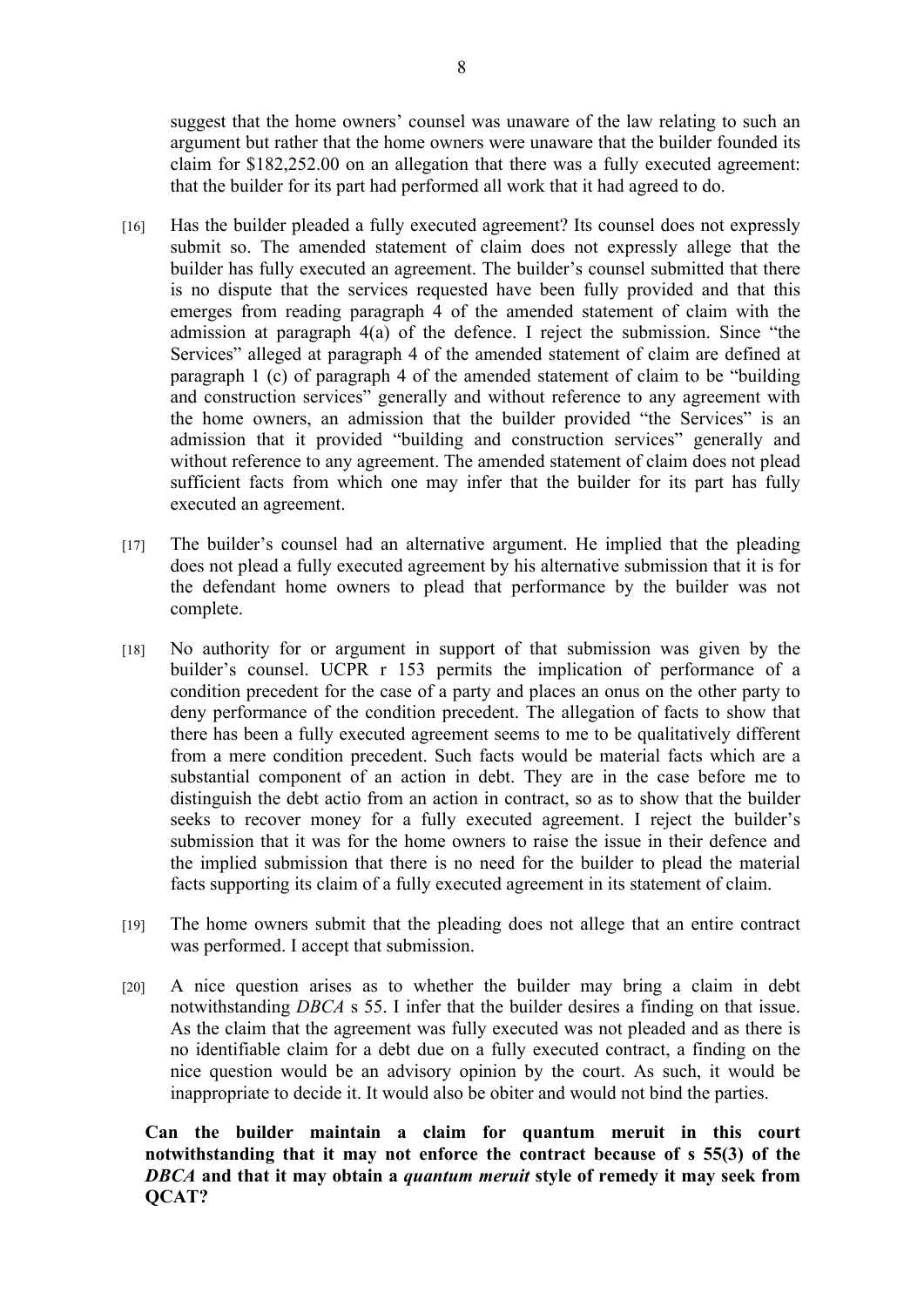- [21] In *Gemini Nominees Pty Ltd v Queensland Property Partners Pty Ltd* [2008] 1 Qd R 139 Mullins J was required to consider s 55 of the *DBCA* and her Honour made an unequivocal interpretation that "the Legislature has restricted a builder who breaches s 55(1) or (2) of the *DBCA* to recovering costs for the work undertaken pursuant to that contract to the extent provided in s 55(4)".<sup>5</sup> Her Honour added that "It cannot be concluded that in addition to s 55(4) a builder who breached s 55 of the *DBCA* would be able to make a claim based on *quantum meruit*."<sup>6</sup> There is a plausible argument that her Honour's two observations were *obiter dictum*. The builder's counsel submits they were *obiter* and the home owner's counsel submits they were part of the *ratio*. It is difficult to determine whether her Honour regarded the findings as integral to the reasoning that led to her finding that the scheme under the *Building and Construction Industry Payments Act* 2004 "which seeks to facilitate progress payments under a construction contract could" not "apply to facilitate a progress payment in respect of an amount that may be awarded under s 55(4) of the *DBCA* where the domestic building contract has been made unenforceable pursuant to s 55(3) of the *DBCA*". One might have reached that same conclusion without finding that s 55(4) of the *DBCA* was the exclusive source of a restitutionary *quantum meruit* remedy. On balance I conclude that it was not necessary to so hold for the purpose of determining that a builder cannot claim to be entitled to a progress payment under an unenforceable contract. I conclude that her Honour's additional observation was obiter, that I am not bound to accept it by the rule of *stare decisis.* That raises the issue of whether I am obliged to consider the correctness of her Honour's construction of s 55(4) and to determine the construction myself. I infer that the builder would submit that I must.
- [22] When a judge of the District Court of Queensland is assisted by reference to obiter dicta of a single judge of the Supreme Court of Queensland the dicta are treated as persuasive though not binding. While the situation for appellate courts confronted with other appellate decisions on point is quite different, some of the practical considerations which guide appellate courts in determining whether to reconsider a point previously decided by another appellate court are helpful to bear in mind for this court when considering whether to reconsider a point about a Queensland Statute's interpretation upon which there is obiter dictum from a single judge of the Supreme Court of Queensland. The Full Court of the Federal Court of Australia in *Telstra Corp Ltd v Treloar<sup>7</sup>*observed, so far as is relevant to the issue of a District Court's application of obiter relating to statutory interpretation:

[23] The doctrine of stare decisis takes its name from the Latin phrase "stare" decisis et non quieta movere" which translates as "stand by the thing decided and do not disturb the calm". It is a doctrine based on policy. The rationale for the doctrine can be grouped into four categories: certainty, equality, efficiency and the appearance of justice. Stare decisis promotes certainty because the law is then able to furnish a clear guide for the conduct of individuals. Citizens are able to arrange their affairs with confidence knowing that the law that will be applied to them in future will be the same as is currently applied. The doctrine achieves equality by treating like cases alike. Stare decisis promotes efficiency. Once a court has determined an issue, subsequent courts need not expend the time and resources to reconsider it. Finally, stare decisis promotes the appearance of justice by creating impartial rules of law not dependent upon the personal views or biases of a particular judge. It achieves this result by impersonal and reasoned judgments.

…

<sup>5</sup> At [36] on pg 150 lines 4-8

<sup>6</sup> At [36] on pg 150 line 10

<sup>7</sup> (2000) 102 FCR 595; [2000] FCA 1170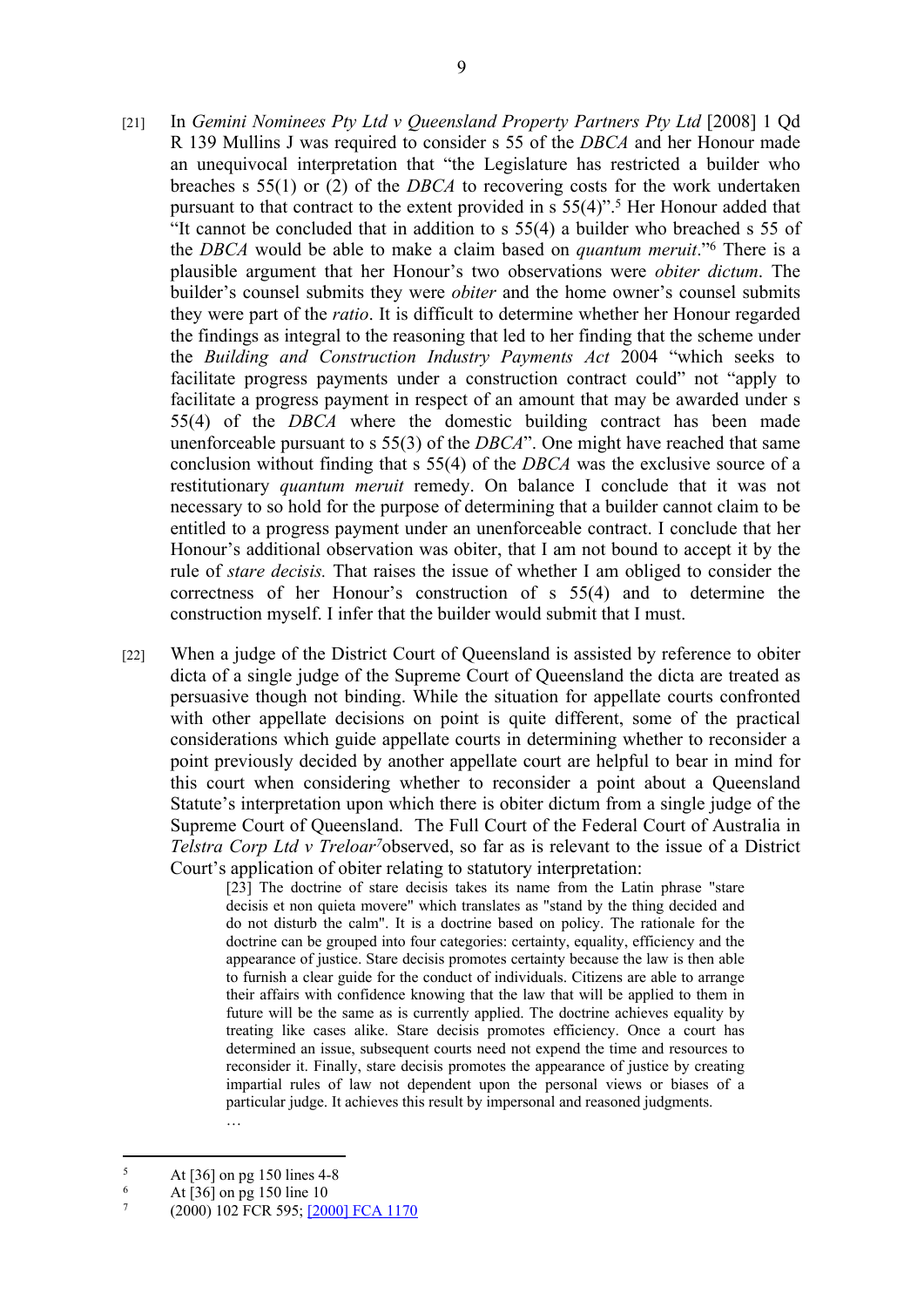[27] The problem is very real when what is at issue is the construction of a statute. For one thing, statutory language is often ambiguous. Courts can struggle to determine the legislative intent. It is often impossible to discover any legislative intent. In many instances the generality of the statutory language is deliberate and allows the courts to develop a body of law to fill the gaps. This may lead to disagreement among judges about what the statute means. It would be sound policy that once that intent has been discerned by an appellate court then that should be the end of the matter.

[28] The view which we prefer is that unless an error in construction is patent, or has produced unintended and perhaps irrational consequences not foreseen by the court that created the precedent, the first decision should stand. In other areas of the law a precedent may be reconsidered if its underlying reasoning is outdated or is inconsistent with other legal developments. Perhaps, with some modification, in some instances these factors could also be applied to cases concerned with the construction of statutes…

[23] The builder submits that her Honour's construction of s 55 is wrong. The submission targets more particularly her Honour's finding that "It cannot be concluded that in addition to s 55(4) a builder who breached s 55 of the *DBCA* would be able to make a claim based on *quantum meruit*." The builder implies an argument which was not put to her Honour and which is plausible, that s 55(4) creates a jurisdiction in the tribunal to entertain a restitutionary claim of the type described in s 55(4). The builder implies that the creation of the tribunal's jurisdiction was not intended to remove jurisdiction from any courts which otherwise had jurisdiction to give a builder restitution when its contract was unenforceable. The builder supports its submission by reference to *Plaintiff S157/2000 v Commonwealth of Australia*<sup>8</sup> which is authority for the proposition that common law rights are not curtailed unless an intention is manifested by unmistakeable and unambiguous language. The builder implies that the language in s 55(4) is ambiguous and contrasts it with the wording used in s  $84(2)$ .<sup>9</sup> I have not found a case directly considering the meaning of the words of s 84(2). In my opinion, s 84(2) excludes a builder's capacity to recover an amount on account of a variation<sup>10</sup> on any basis other than by satisfying one of the subparagraphs in s  $84(2)(a)$  or s  $84(2)(b)$ . This is for two reasons. The first is that that is the natural meaning of the words used at s 84(2). The second is that there would be little point in the legislature creating a specific, and quite restricted right at s 84(4) to, in effect, a restitutionary remedy in certain circumstances if the legislature did not intend otherwise to exclude any right to recover, including in restitution. I accept that the wording at s 84 is clearer than the wording at s 55 in expressing an intention to limit the builder's remedy to the remedy the tribunal may grant (where the builder failed to give the required estimate). I accept the builders' argument that the words of s 84(2) more clearly demonstrate an intention to curtail other common law rights than the words of s 55(3). But a comparison of s 55(4) and 84(4) gives some support to the home owners. Section 84(4) is an instance of the legislature creating a specific and restricted right to a restitutionary remedy for builders who failed to obtain properly documented variation agreements, a remedy available only from the tribunal and to the exclusion of other rights of recovery. It would be odd if the legislature took a different approach with s 55(4) when creating a specific and restricted right to a restitutionary remedy for builders who failed to supply properly documented estimates of the total amount the builder is likely to receive. It would

<sup>8</sup> (2003) 211 CLR 476

<sup>9</sup>  $\frac{9}{10}$  Set out above.

<sup>10</sup> Of a domestic building contract which is a regulated contract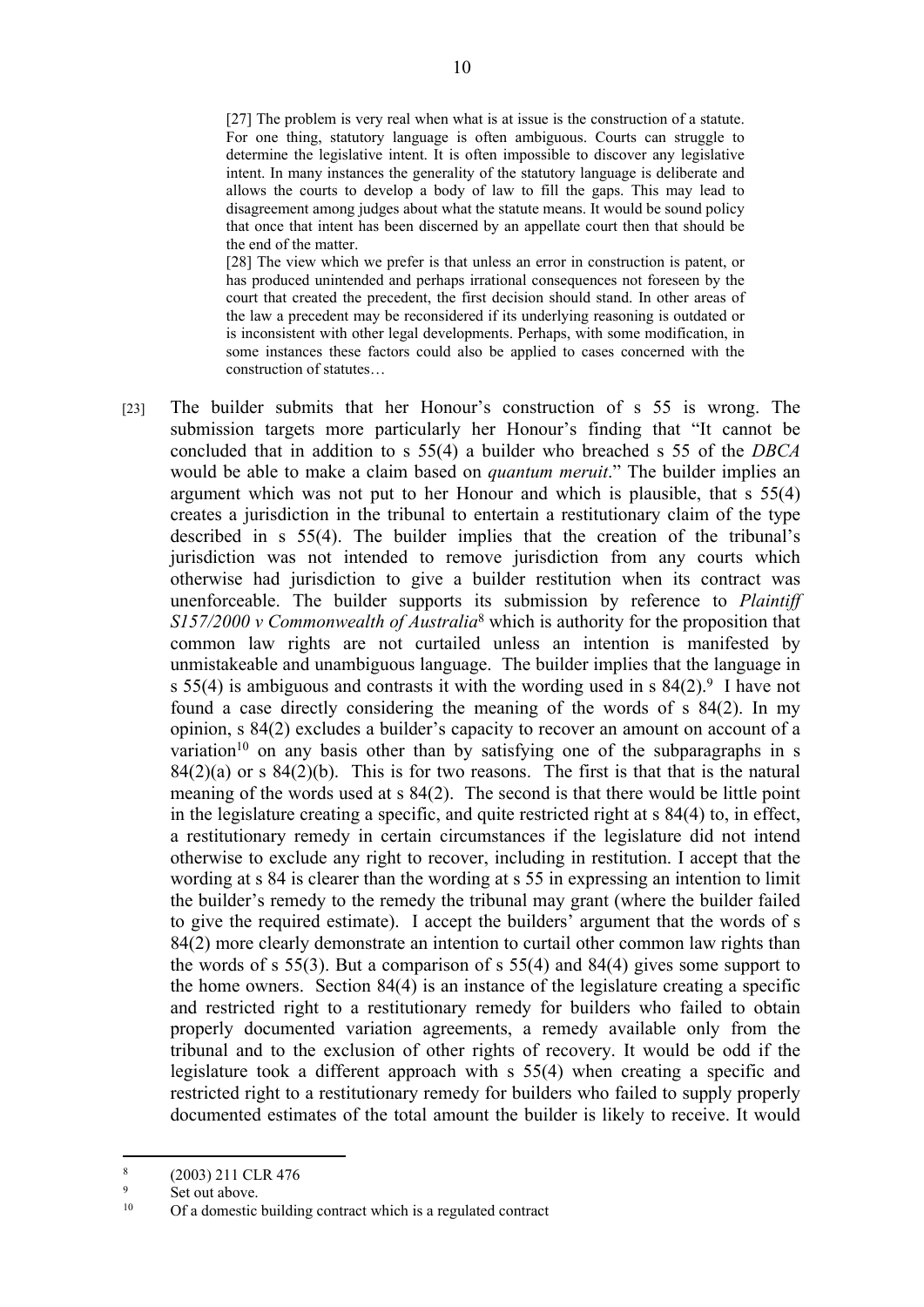be more likely that the legislature would take a consistent approach with the remedy created at s 55(4) by making that remedy the only remedy available to the builder.

- [24] If her Honour's construction of s 55 is applied, it does not follow that all builder's common law rights to seek a restitutionary remedy in *quantum meruit* are curtailed. Only the rights of a building contractor who enters into a domestic building contract which is a cost plus contract that would be a regulated contract and who has not included a fair and reasonable estimate of the total amount the building contractor was likely to receive under the contract is affected and is affected to the limited extent that its common law right to claim restitutionary *quantum meruit* is replaced by a statutory right to claim in the tribunal for the cost of providing contracted services plus a reasonable profit if it would not be unfair.
- [25] On the hypothesis that her Honour's finding is obiter I am not satisfied that there is a patent error in her Honour's construction and related obiter finding. I am not satisfied that her Honour's finding is wrong. As it was a finding about the proper interpretation of a statute it seems to me sensible that having satisfied myself that there is no patent error in her Honour's construction I should be at liberty to apply her Honour's finding without taking the time to reconsider the issue. It is sensible that I apply her Honour's finding and I do.
- [26] The process of concluding that there was no patent error did result in my reconsidering the point. I am, with respect, also satisfied that her Honour's obiter finding is correct.
- [27] It follows that, subject to one further argument, the builder may not maintain its *quantum meruit* claim in this court. That finding means that I am required to consider the merits of the builder's estoppel arguments which are designed to preserve its right to proceed in this court on a *quantum meruit* claim even if by s 55 of the *DBCA* the legislature had intended that builders should be restricted to seeking a *quantum meruit* style of restitutionary remedy from the tribunal.

#### **Can the builder rely upon an estoppel to maintain its quantum meruit claim in this court?**

[28] The amended statement of claim purports to raise an estoppel at paragraph 8. That paragraph alleges:

> "The Plaintiff will further rely upon the Defendants' conduct in making payment of all invoices in line with each progress claim and the Defendants are estopped from denying that any money is owing as a result of their conduct."

Counsel for the builder accepts that paragraph 8 "ought to include the much more fulsome plea that now appears in the reply".

[29] I infer that the builder does not rely upon paragraph 8 of the amended statement of claim as being satisfactory to set out all the matters necessary to establish an estoppel and infer that, subject to my finding about the builder's argument that it may maintain the estoppel point raised in its reply, the builder will either incorporate matters set out in paragraph 4 of its reply into paragraph 8 of its amended statement of claim or alternatively that the builder will delete paragraph 8 of its statement of claim and rely exclusively on paragraph 4 of its reply. Paragraph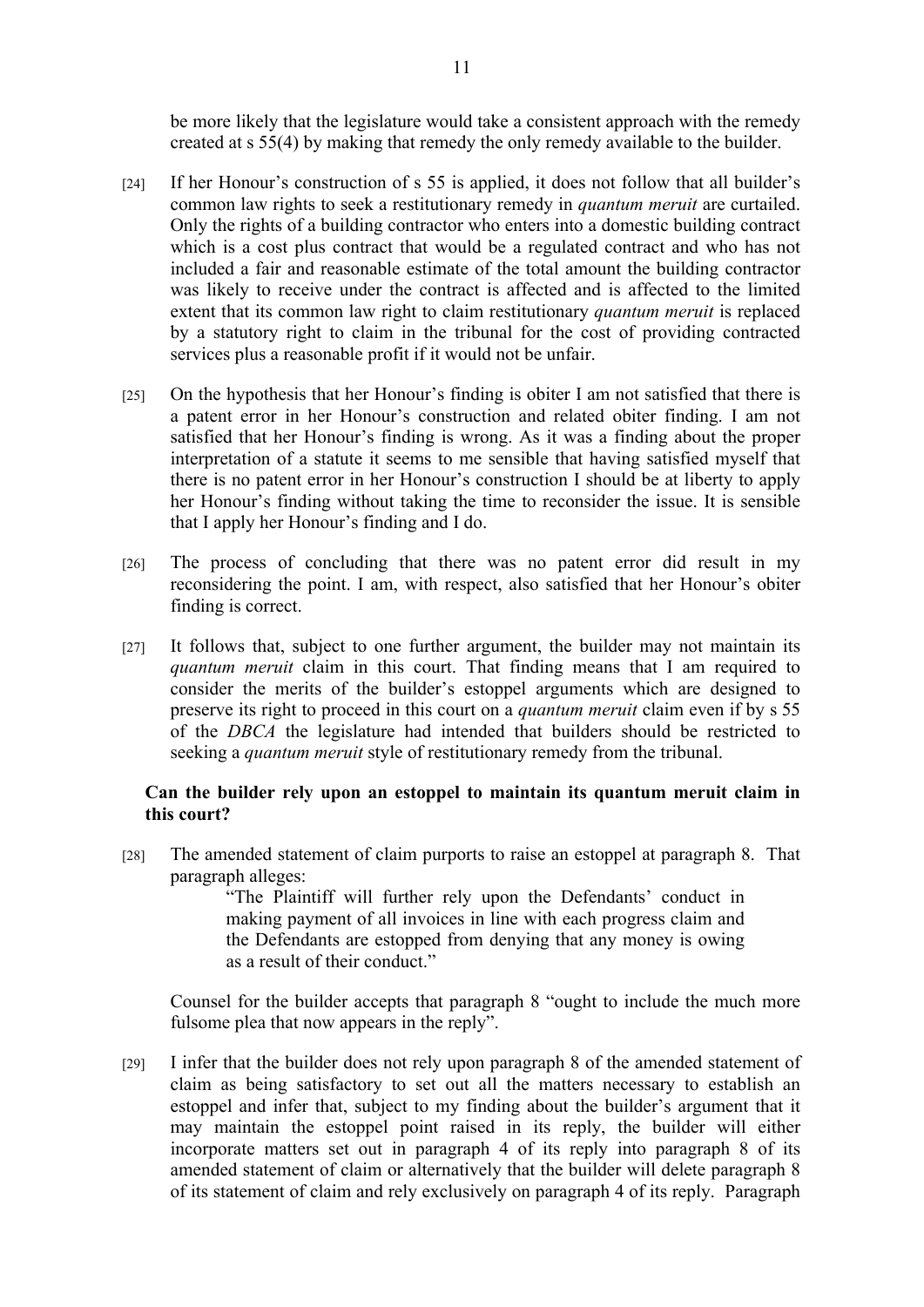4 of the builder's reply alleges, in essence, that "at all material times" the home owners knew and understood their rights under the *DBCA*, knew that the agreement did not comply with the *DBCA* and gave instructions to allow the builder to undertake the works and thereby represented to the builder that they knew the agreement did not comply with the *DBCA* and that they did not intend to rely on the *DBCA* and the builder acted to its detriment by relying on those representations and not contracting in accordance with the *DBCA* rendering it unconscionable for the home owners to rely on the *DBCA*.

- [30] The builder submits that it may raise an estoppel against the home owners' reliance upon s 55 because that section is enacted for a private benefit and may be disclaimed by the home owners and that it can be distinguished from a provision which is enacted for the protection of the public generally.
- [31] In most cases there is no estoppel against a defendant who wishes to set up the statutory invalidity of some contract.<sup>11</sup> Whether an estoppel is to be allowed or not has been said to depend on whether the obligation imposed by the statute will be nullified by an estoppel.<sup>12</sup>It is probably more correct to enlarge the question to ask whether an obligation imposed for the public benefit will be nullified by an estoppel.
- [32] The builder submits that the *DBCA*, unlike, for example, the *Property Agents and Motor Dealers Act* 2000 (Qld), does not state that the protection of consumers is one of its objects, that s 3 of the *DBCA* states that the purpose of the *DBCA* is to achieve a reasonable balance between the interests of building contractors and building owners. I do not accept that object is unequivocally for conferring a private benefit.
- [33] Another of the purposes of the *DBCA* is "to maintain appropriate standards of conduct in the building industry" which is concerned with the public interest. I accept the builder's submission that the limitations imposed upon builders by the *DBCA* are less in scope than those imposed by the *Queensland Building Construction and Commission Act* 1991 whose objects are set out in s 3 of that Act. Those objects include some which are more easily recognisable as public interest objects. I refer, for example, to the object of regulating the building industry to ensure the proper maintenance of standards in the industry.
- [34] The builder submits that s 55 of the *DBCA* is enacted for a private rather than for a public purpose and that building owners are not a general class of consumers who would require protection. I note that the building owners protected by s 55 are defined partly by their interest in "domestic building work" and a "domestic building contract" for, at most, the construction of one detached dwelling. A member of that class of "building owner", generally speaking, is likely to be much less often a party to a domestic building contract than the builder with whom the agreement is reached. One of the *DBCA*'s objects may be the achievement "of a reasonable balance between the interests of building contractors and building owners" but that does not mean that it is not also for a purpose of protecting the

<sup>11</sup> *Kok Hoong v Leong Cheong Kweng Mines Ltd* [1964] AC 993 at 1015-1016 and *Sultana Investments Pty Ltd v Cellcom Pty Ltd (No 1)* [2008] QCA 357; [2009] 1 Qd R 589 at [50].

<sup>12</sup> *Day Ford Pty Ltd v Sciacca* [1990] 2 Qd R 209 at 216 approving *Maritime Electric Co v General Dairies Ltd* [1937] AC 610 at 620 and referred to with approval in *Sultana Investments Pty Ltd* op cit at [51].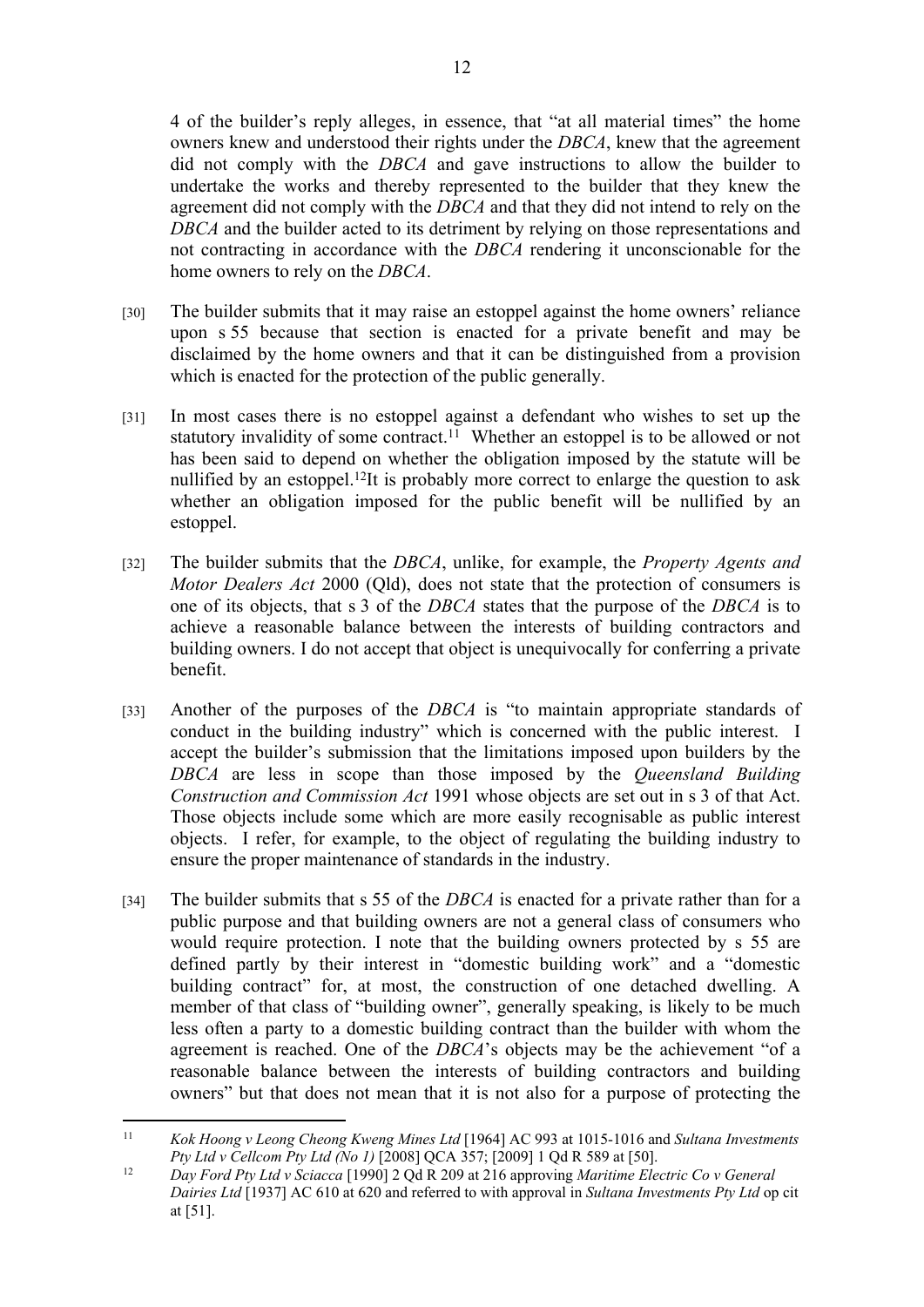generally less experienced "building owners". S 55 has three features which suggest that the reasonable balance is one which clearly favours and seeks to protect the other party. Only the builder commits an offence. Only the builder is prevented from enforcing the contract. The tribunal's power to award the builder the cost of providing the contracted services and a reasonable profit is conditional upon finding that it would not be unfair to the building owner.

- [35] For the home owners it was submitted that s 55 has a consumer protection focus. I accept that.
- [36] *DBCA* s 93(2) is set out above. It refers to "a right conferred under this Act". A proper inference from *DBCA* s 55 (2) is that the home owners have a statutory right which corresponds with the prohibition on the builder against entering into the contract without including the builder's fair and reasonable estimate of the total it was likely to receive. The home owners' right was to have the estimate included in the contract. A proper inference from *DBCA* s 55 (3) and (4) is that the home owners have a statutory right which corresponds with the prohibition on the builder's enforcing the contract other than in the tribunal pursuant to *DBCA* s 55 (4). If the builder and home owners had hypothetically gone so far as to enter into a separate contract that the home owners would give up the rights arising from *DBCA* s 55 (2), (3) and (4) the effect of *DBCA* s 93(2) would be to make that separate contract void. It would be odd if something less than a separate contract, namely a representation by the home owners relied upon by the builder, would give a greater protection to the builder than it could obtain from a separate contract. That proposition was put more eloquently in *Keen v Holland* [1984] 1 WLR 251 at 261 C-F which was applied in *Beckford Nominees Pty Ltd v Shell Co of Australia Ltd* (1987) 73 ALR 373 at 378 – 9 by Pincus J as his Honour then was and both cases were referred to with approval by Muir JA in *Neumann Contractors Pty Ltd v Traspunt No. 5 Pty Ltd* [2011] 2 Qd R 114 at 133 [69]. However, while Muir JA regarded a prohibition against contracting out as providing a strong indication that a provision conferred public rights or rights which it is in the public interest to maintain and which cannot be eroded by estoppel, it was unnecessary for his Honour to express a concluded view in that case. I note also that in *Metropolitan Health Service Board v Australian Nursing Federation* (2003) 176 ALR 46 at 54-55 French J sitting as a member of the Full Court of the Federal Court concluded that neither estoppel nor waiver applied in that case because the legislation precluded contracting out and his Honour stated the guiding principle, citing the decision of Pincus J in *Beckford Nominees*, thus:

"There is nothing novel in the general proposition that statutes which preclude contracting out of the rights and obligations they confer will defeat the application of estoppel and waiver to like effect…"

[37] I conclude that the prohibition against contracting out confirms that *DBCA* s 55 conferred "public rights or rights which it is in the public interest to maintain" and that the builder cannot rely upon the alleged estoppel to maintain its quantum meruit claim in this court.

#### **Particulars**

[38] As a result of the findings I have made, it is unnecessary for me to consider the request for particulars of paragraph 8 of the amended statement of claim and